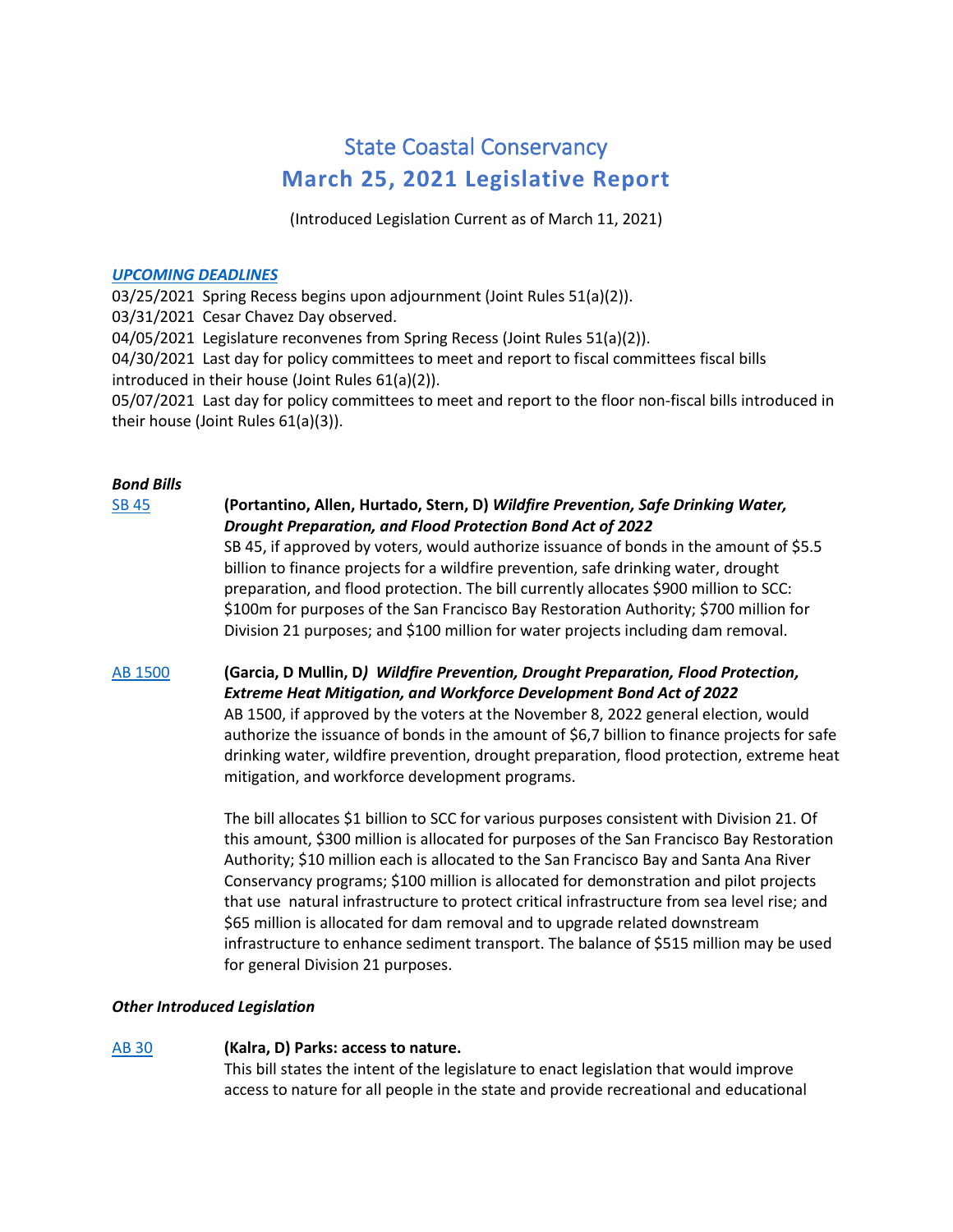opportunities with an emphasis on increasing access for economically disadvantaged communities.

#### [AB 67](https://leginfo.legislature.ca.gov/faces/billNavClient.xhtml?bill_id=202120220AB67) *(Petrie-Norris, D) Sea Level Rise: working group: economic analysis* This bill would:

- Require state agencies to address impacts of sea level rise and other climate changerelated flooding when planning, designing, building, operating, maintaining, and investing in Coastal Zone infrastructure.
- Require, by March 1, 2022, the Ocean Protection Council ("OPC"), in consultation with the Office of Planning and Research ("OPR"), to establish a multiagency working group, including one or more representatives from SCC, on sea level rise to provide recommended policies and other actions to address sea level rise impacts.
- In consultation with the working group, require OPC, on or before January 1, 2023, to develop, in consultation with OPR, a standardized methodology and template for conducting economic analyses of climate change risks and adaptation strategies.
- In consultation with the working group, require OPC, on or before January 1, 2024, to develop and publish a site-specific infrastructure resilience plan. The plan must include recommendations and be focused on state roads, wastewater treatment plants, water supply facilities, ports, ocean desalination facilities, and powerplants, to prepare for projected sea level rise, based on the state's five-year infrastructure plan.
- Require state agencies to conduct a sea level rise analysis for any state-funded infrastructure project located in the coastal zone or otherwise vulnerable to flooding from sea level rise or storm surges, and to restrict funding as needed, pursuant to the methodology.
- [AB 72](https://leginfo.legislature.ca.gov/faces/billNavClient.xhtml?bill_id=202120220AB72) **(Petrie-Norris, D) Environmental protection: Natural Resources Agency: coastal adaptation projects: sea level rise: regulatory review and permitting: report** This bill would enact the Coastal Adaptation Permitting Act of 2021. The bill would require the Natural Resources Agency to explore, and authorize it to implement, options within the agency's jurisdiction to establish a more coordinated and efficient regulatory review and permitting process for coastal adaptation projects. The bill would require the agency to submit, by July 1, 2023, a report to the Legislature with suggestions and recommendations for improving and expediting the regulatory review and permitting process for coastal adaptation projects.

### [AB 339](https://leginfo.legislature.ca.gov/faces/billNavClient.xhtml?bill_id=202120220AB339) **(Lee, Cristina Garcia, D) State and local government: open meetings**

Bill provisions relating to State entities under the Bagley-Keene Open Meeting Act would require:

- All meetings, as defined, of all state bodies to include an opportunity for all persons to attend via a call-in option or an internet-based service option that provides closed captioning services and requires both a call-in and an internet-based service option to be provided to the public.
- Instructions on how to attend the meeting via call-in or internet-based service to be posted online along with the meeting agenda in an easily accessible location at least 72 hours before all regular meetings and at least 24 hours before all special meetings.
- All meetings to provide the public with an opportunity to address the legislative body remotely via call-in or internet-based service, as provided, and would require those